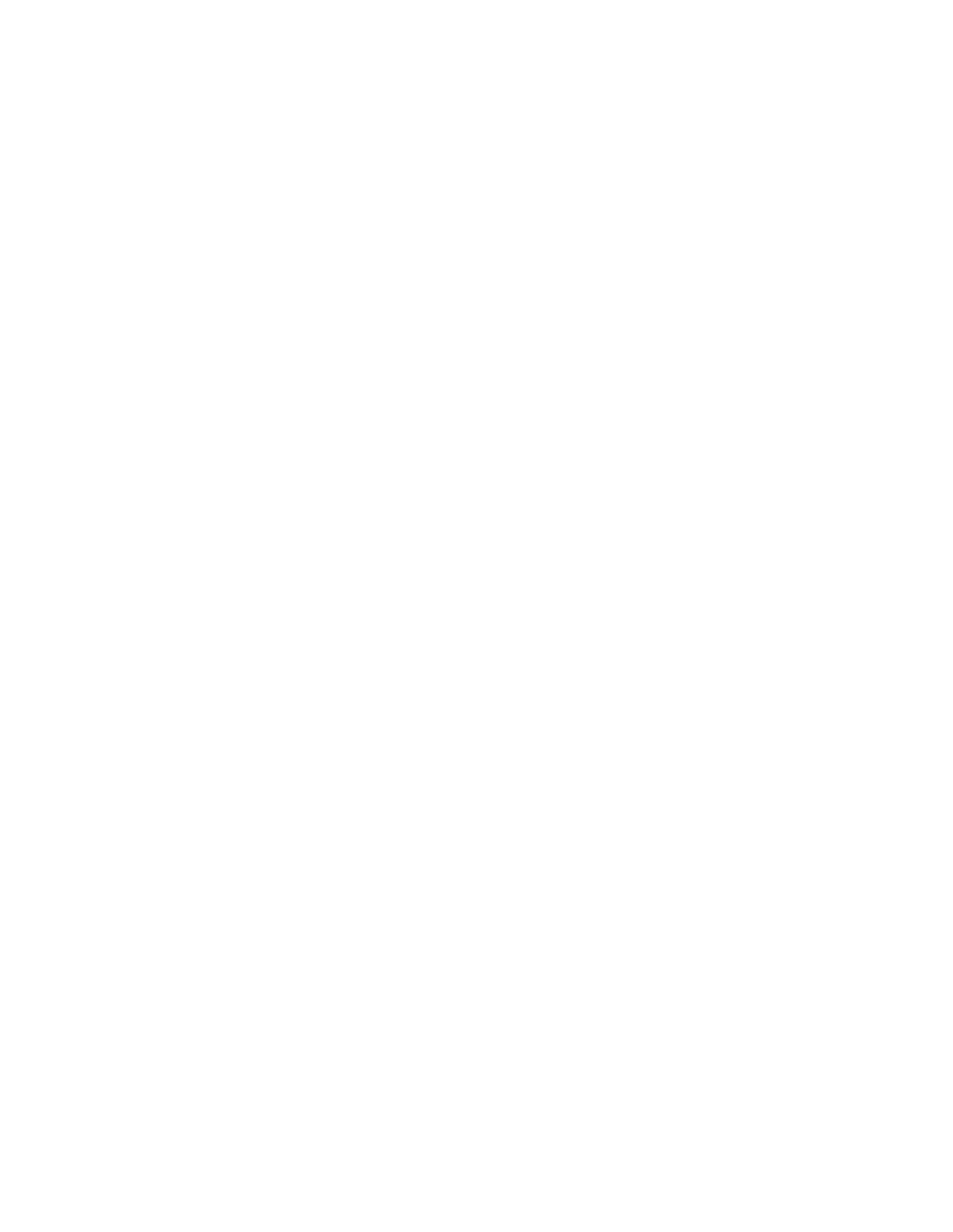## **Corrections and Making Connections: The Impact of Incarceration on Neighborhoods**

Charles Bruner and Syed Noor Tirmizi, Child and Family Policy Center Report for the Neighborhood Learning Partnership March 9, 2004

Over the last twenty plus years, the corrections population in the country, Iowa, and Polk County has risen dramatically. In large measure due to an increase in conviction and incarcerations for drug offenses, the number of Iowans in prison or in community corrections (probation and parole) has nearly tripled.



The growth has been particularly pronounced in Polk County. While Polk County represents 12.8% of the state's population, one-quarter of the state's prisoners (24.7%) were from Polk County in 2003, up from one-fifth (20.0%) in 1990, an increase in Polk County residents in prison of 1,297 people. Polk County experienced a commensurate increase in its community corrections population. In addition, the average daily jail population for Polk County was 805 in 2003, again representing a dramatic increase over the previous decades. $1$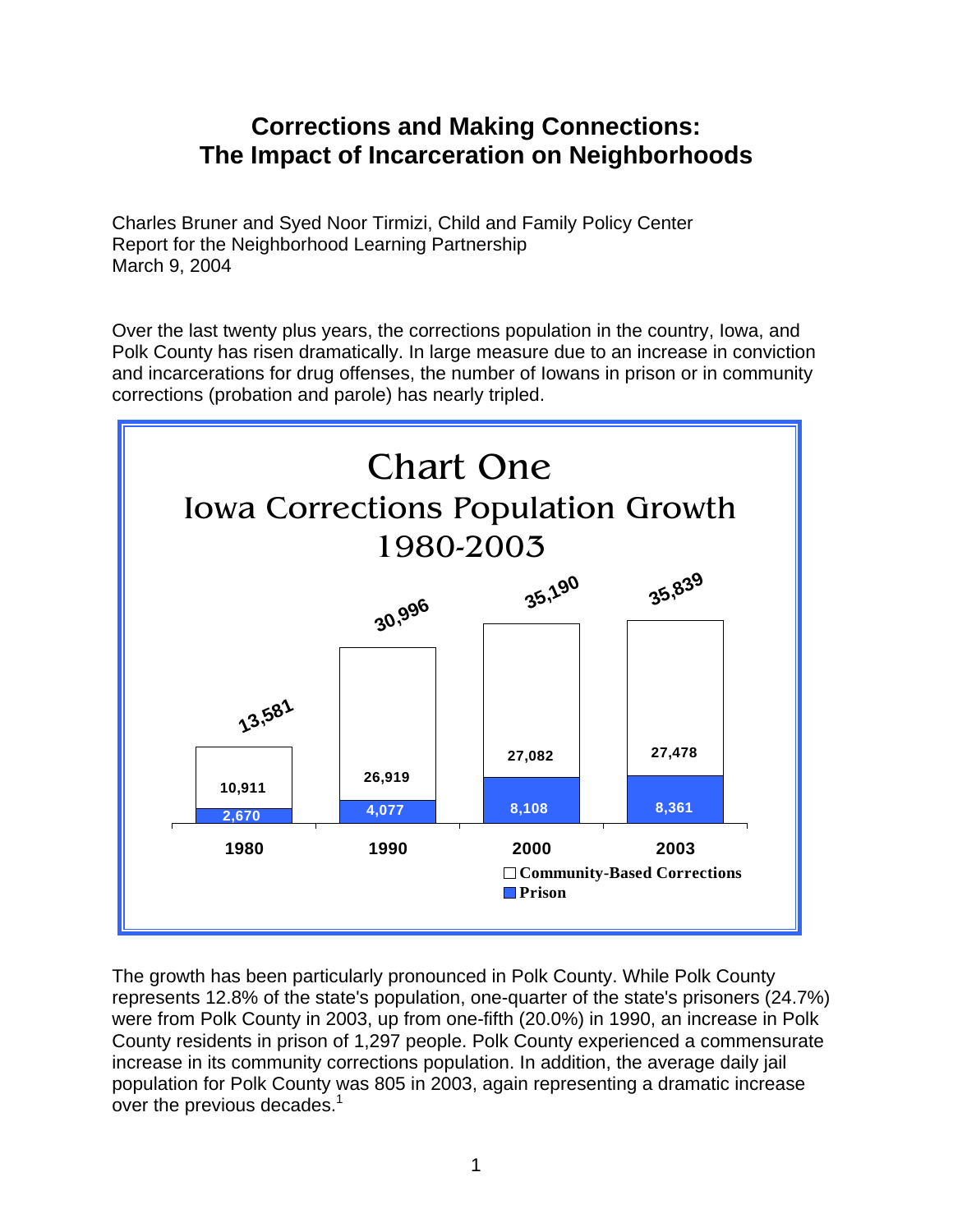This increase and level of incarceration and involvement with the criminal justice system did not affect all parts of Polk County equally. This report draws from prison data and community corrections data to determine the census tracts that represent the nonprison home for these criminal justice offenders. $^2$  Table One provides information on the numbers of persons in prison and on probation or parole in Making Connections neighborhoods and the highest risk census tracts in the county (of which Making Connections neighborhoods are a part), in relation to the overall adult resident population.<sup>3</sup> This information is provided both for the 18–64 population<sup>4</sup> and for the 18– 34 population. [See the Appendix for further data on each Making Connections neighborhood, city-wide information, and a break-out of the prison population rate for every census tract.]

| Making Connections and fligh Kisk Census Tracts   |                     |                                          |                               |                         |  |  |  |  |  |
|---------------------------------------------------|---------------------|------------------------------------------|-------------------------------|-------------------------|--|--|--|--|--|
|                                                   | МC<br><b>Tracts</b> | All<br><b>High Risk</b><br><b>Tracts</b> | All<br>Other<br><b>Tracts</b> | Polk<br>County<br>Total |  |  |  |  |  |
| 18-64 population                                  |                     |                                          |                               |                         |  |  |  |  |  |
| <b>Resident Population</b>                        | 19,297              | 25,920                                   | 210,629                       | 236,549                 |  |  |  |  |  |
| <b>Prison Population</b>                          | 451                 | 575                                      | 1,160                         | 1,735                   |  |  |  |  |  |
| Probation and Parole Population                   | 1,205               | 1,726                                    | 5,375                         | 7,101                   |  |  |  |  |  |
| <b>Total Corrections</b>                          | 1,656               | 2,301                                    | 6,535                         | 8,836                   |  |  |  |  |  |
| Corrections as % of Total Population <sup>5</sup> | 8.6%                | 8.9%                                     | 3.1%                          | 3.7%                    |  |  |  |  |  |
| 18-34 Population                                  |                     |                                          |                               |                         |  |  |  |  |  |
| <b>Resident Population</b>                        | 9,576               | 12,542                                   | 82,059                        | 94,601                  |  |  |  |  |  |
| <b>Prison Population</b>                          | 302                 | 379                                      | 748                           | 1,127                   |  |  |  |  |  |
| Probation and Parole Population                   | 588                 | 793                                      | 2,937                         | 3,730                   |  |  |  |  |  |
| <b>Total Corrections</b>                          | 890                 | 1,172                                    | 3,685                         | 4,857                   |  |  |  |  |  |
| <b>Corrections as % of Total Population</b>       | 9.3%                | 9.3%                                     | 4.5%                          | 5.1%                    |  |  |  |  |  |

#### **Table One Prison and Community Corrections Populations in Polk County: Making Connections and High Risk Census Tracts**

As Table One shows, Making Connections neighborhoods and high risk census tracts have much higher rates of corrections involvement than for the rest of Polk County. Taken together, they constitute a very significant share of the overall working age population (18–64), and an even higher percentage of the younger working age population. The imprisonment rate in Making Connections and high risk neighborhoods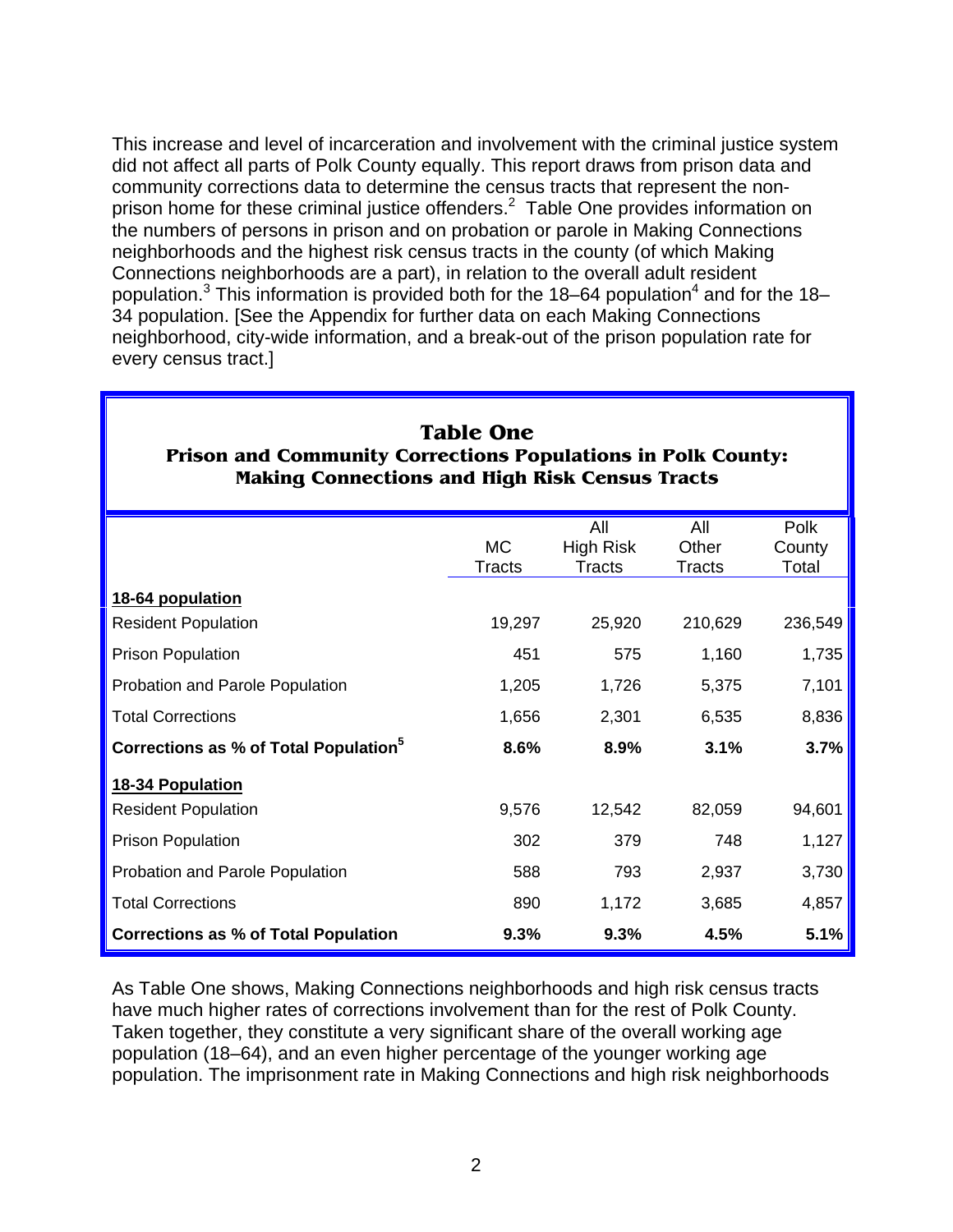three times the rate for the rest of Polk County, and the community corrections rate is double that for the rest of Polk County.

Table One tells only part of the story, however. When examining imprisonment figures by both gender and race, the impact of imprisonment can be seen to be much more significant on the African American population in particular. Table Two shows some of this data for Making Connections neighborhoods, which results in there being many fewer available young men to serve in active parenting roles.

| <b>Table Two</b><br>Young Adult (18-34) Imprisonment by Race and Gender:<br><b>Making Connections Neighborhoods and Polk County</b> |                      |                           |                       |                      |  |  |  |  |  |
|-------------------------------------------------------------------------------------------------------------------------------------|----------------------|---------------------------|-----------------------|----------------------|--|--|--|--|--|
|                                                                                                                                     |                      | <b>Making Connections</b> |                       | Polk County          |  |  |  |  |  |
|                                                                                                                                     | Male                 | Female                    | Male                  | Female               |  |  |  |  |  |
| Total                                                                                                                               |                      |                           |                       |                      |  |  |  |  |  |
| <b>Resident Population</b>                                                                                                          | 4,752                | 4,824                     | 46,545                | 48,056               |  |  |  |  |  |
| In Prison                                                                                                                           | 278                  | 24                        | 1,037                 | 90                   |  |  |  |  |  |
| Prison as % Resident Population                                                                                                     | 5.8%                 | 0.5%                      | 2.2%                  | 0.2%                 |  |  |  |  |  |
| White<br><b>Resident Population</b><br>In Prison<br>Prison as % Resident Population                                                 | 2,275<br>112<br>4.9% | 2,636<br>14<br>0.5%       | 38,325<br>630<br>1.6% | 40,797<br>62<br>0.2% |  |  |  |  |  |
| <b>African American</b>                                                                                                             |                      |                           |                       |                      |  |  |  |  |  |
| <b>Resident Population</b>                                                                                                          | 796                  | 935                       | 2,281                 | 2,309                |  |  |  |  |  |
| In Prison                                                                                                                           | 129                  | 9                         | 318                   | 24                   |  |  |  |  |  |
| Prison as % Resident Population                                                                                                     | 16.2%                | 1.0%                      | 13.9%                 | 1.0%                 |  |  |  |  |  |
| <b>Hispanic</b><br><b>Resident Population</b><br>In Prison<br>Prison as % Resident Population                                       | 1,053<br>24<br>2.3%  | 728<br>0<br>$0.0\%$       | 3.462<br>64<br>1.8%   | 2,440<br>1<br>0.1%   |  |  |  |  |  |

Clearly, the imprisonment proportion to the resident population is much higher for men than women. The proportion is also much higher for both men and women in the Making Connections neighborhoods than in Polk County as a whole. This holds for the white population generally. The proportions for the African American population of young men, however, are three times those for whites in the Making Connections neighborhoods, and nearly nine times those for whites in Polk County as a whole. Overall, for every 100 young African American men in the Polk County community, there are 13.9 young African American men in prison. While the proportions of African American women in prison are higher than for whites, they are nowhere near this magnitude. The imprisonment of young African American men actually accounts for the difference in the resident population between men and women in the Making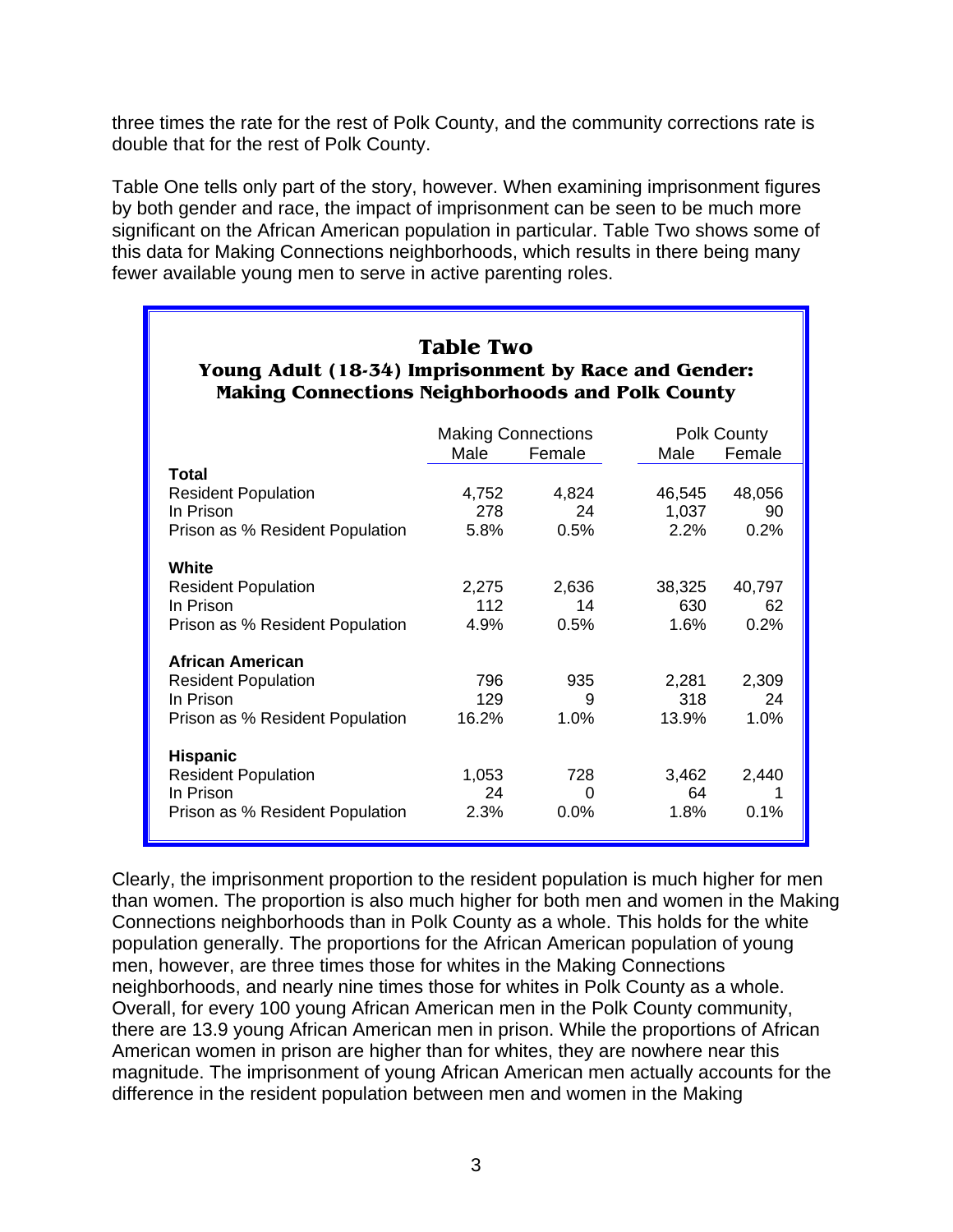Connections neighborhoods. In the Making Connections neighborhoods, there currently are only 85 young men for every 100 women.

Further analysis will be conducted to determine the number of remaining men and women in these neighborhoods, by race, who are on probation or parole. William Julius Wilson's classic book, *The Truly Disadvantaged*, pointed to the absence of "marriagable males" in poor neighborhoods as one reason for high rates of poverty and of single parenting in those neighborhoods. It is clear from this analysis that, unless there is significant work undertaken to enable people returning from prison to re-enter society and assume or reassume societal and family responsibilities, the prospects for economic and social development of these neighborhoods will be seriously jeopardized. The same holds for the African American population and closing the opportunity gap, wherever it resides in Polk County. This confirms some of the conclusions from the *Report of the Governors Task Force on the Overrepresentation of African Americans in Prison*, released in December, 2001. The recommendations from that report deserve considered review both at the state level and within Polk County.

Finally, Table Two shows the Hispanic population has overall proportions of imprisonment comparable to the white population. There are many more Hispanic young men than women, however – a ratio of 144 men to 100 women in Making Connections neighborhoods and 142 men to 100 women throughout Polk County. Many Hispanic young men come from other countries to support families back home, and this has implications to what services and supports are needed for this population.

<sup>————————————————————&</sup>lt;br><sup>1</sup> Some of those in the average daily count are in jail for very short periods of time, but others are awaiting sentencing or serving jail sentences that can be over a year in length. The average number of daily admissions to the Polk County jail system is 41, and the average length of stay is 21.4 days. Later reports will seek to incorporate the jail population into the overall analysis.

 $2$  In the case of the prison population, the address on prisoners' records is generally the home address at the time of arrest, but it may also be a family address that the prisoner considers to be home. In the case of the probation and parole population, the address is the individual's actual current residence. For some persons released on parole, this often is not the address at the time of arrest and may be determined by the availability of housing as much as by the individual's identification or consideration of a particular neighborhood as home.

 $^3$  The census reports on the non-institutionalized adult population, so it does not include individuals who are in prison, but it does include those on probation and parole. In the tables, "resident population" means the census population and is exclusive of any prison population.

<sup>&</sup>lt;sup>4</sup> Almost all prisoners and persons on probation and parole are between the ages of 18 and 64. That is the reason for comparing the criminal justice population with the overall population 18 to 64.

<sup>&</sup>lt;sup>5</sup> Percentages are shown here, but they are really proportionate figures. It should be remembered that the resident population does not include the prison population.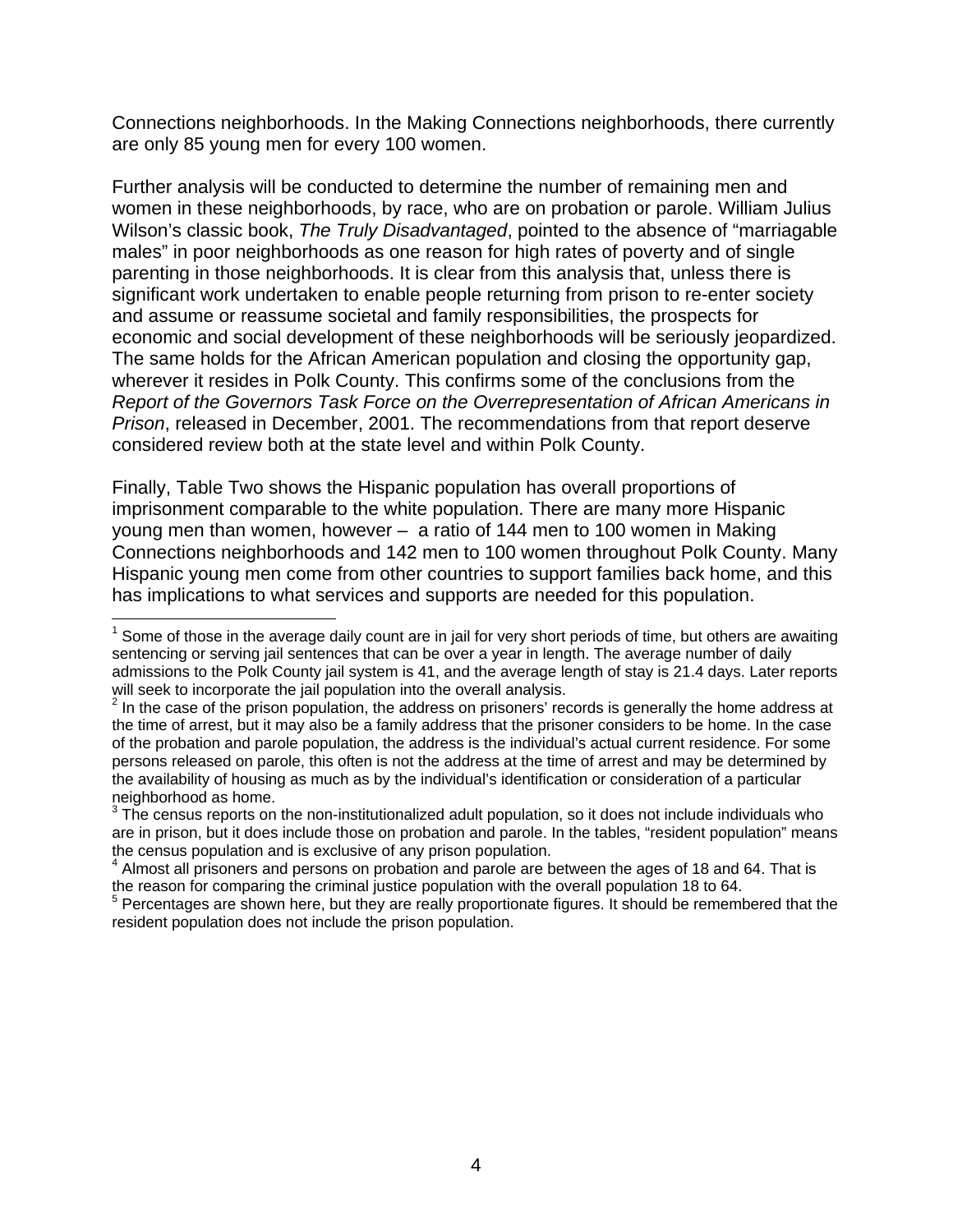### **Percentage of Parole, Probation, and Prison Population (18—64 years)**



| <b>DSM Census Tracts</b> |
|--------------------------|
| <b>DSM Census Tracts</b> |
| $0.89 - 2.57$            |
| $2.65 - 4.01$            |
| $4.12 - 5.30$            |
| $5.41 - 7.53$            |
| $8.43 - 14.91$           |
|                          |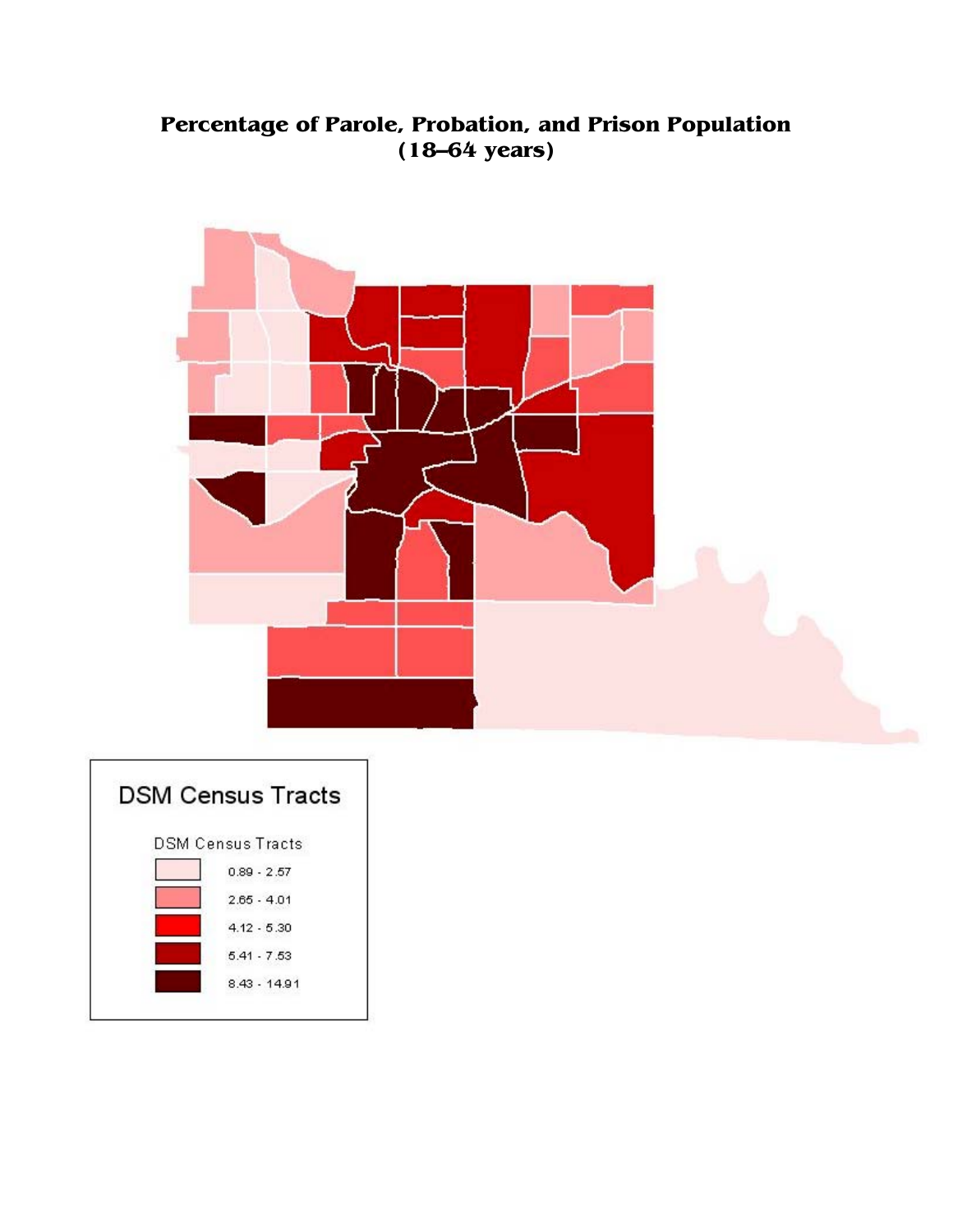| <b>Geographic Area</b>                                   | Census**<br>Population<br>(18-64) | Prison<br>Population<br>(18-64) | Parole &<br>Probation<br>Population<br>(18-64) | Prison + Parole &<br>Probation<br>Population<br>(18-64) | Percentage<br>Prison<br>Population<br>$(18-64)$ | Percentage<br>Parole &<br>Probation<br>Population<br>$(18-64)$ | Percentage<br>Prison + Parole<br>& Probation<br>Population<br>(18-64) |
|----------------------------------------------------------|-----------------------------------|---------------------------------|------------------------------------------------|---------------------------------------------------------|-------------------------------------------------|----------------------------------------------------------------|-----------------------------------------------------------------------|
| <b>East Des Moines MC</b>                                | 8570                              | 223                             | 573                                            | 796                                                     | 2.60                                            | 6.69                                                           | 9.29                                                                  |
| <b>West Des Moines MC</b>                                | 10727                             | 228                             | 632                                            | 860                                                     | 2.13                                            | 5.89                                                           | 8.02                                                                  |
| <b>MC Areas</b>                                          | 19297                             | 451                             | 1205                                           | 1656                                                    | 2.34                                            | 6.24                                                           | 8.58                                                                  |
| All High Risk<br><b>Neighborhoods</b>                    | 25920                             | 575                             | 1726                                           | 2301                                                    | 2.22                                            | 6.66                                                           | 8.88                                                                  |
| <b>Rest of Des Moines</b>                                | 99510                             | 801                             | 3342                                           | 4143                                                    | 0.80                                            | 3.36                                                           | 4.16                                                                  |
| <b>City of Des Moines</b>                                | 125430                            | 1376                            | 2033                                           | 2392                                                    | 1.10                                            | 1.83                                                           | 2.15                                                                  |
| <b>Not High Risk Census</b><br><b>Tracts Polk County</b> | 236549                            | 1735                            | 7101                                           | 8836                                                    | 0.73                                            | 3.00                                                           | 3.74                                                                  |

**Table 3 City of Des Moines, Prison, Parole & Probation Populations (18-64) By Geographic Area**

**Sources:** Dept of Corrections January 2004.

\*\* Census 2000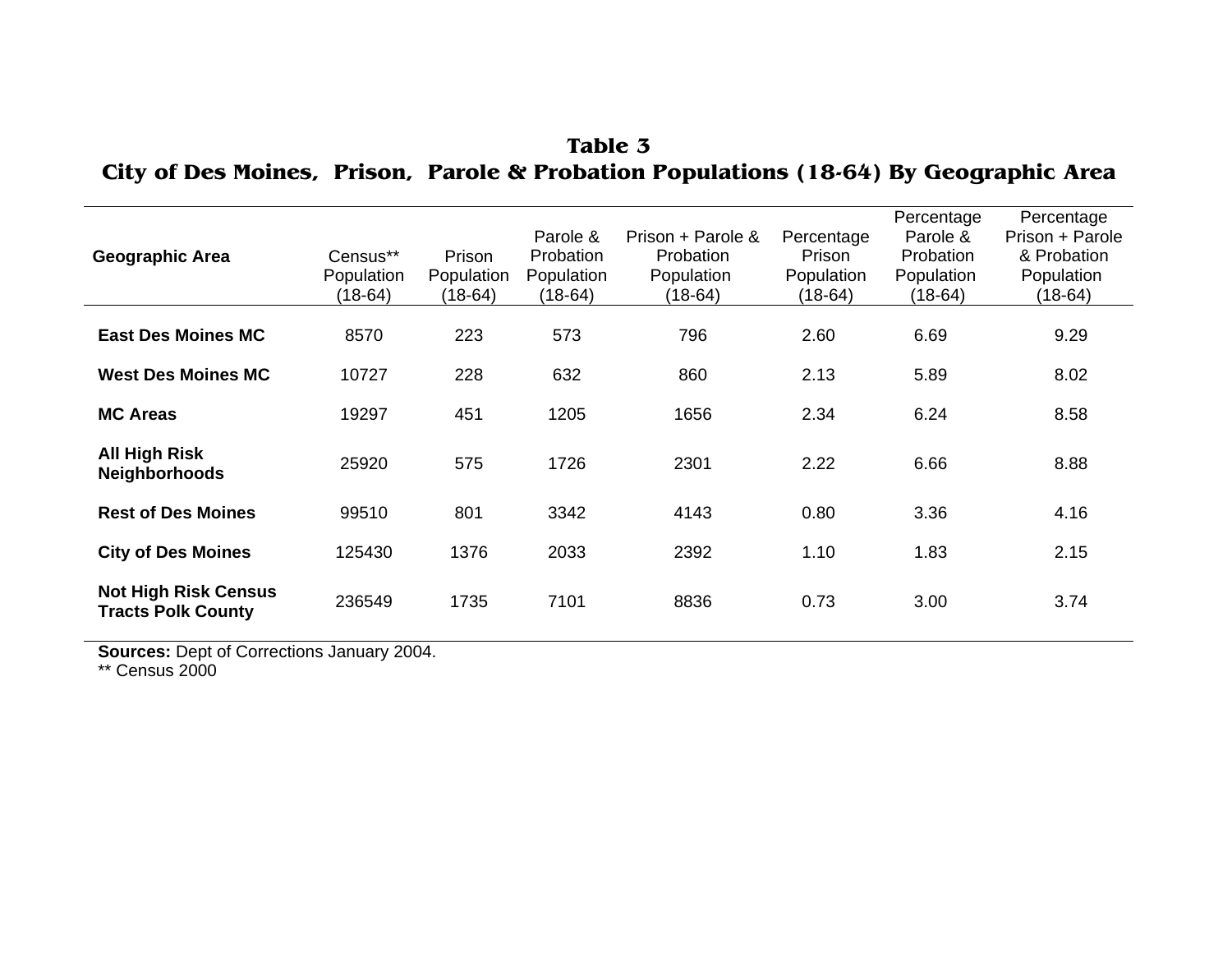**Table 4 Percentage Prison, Parole, and Probation Populations (18-64) by Census Tract**

| <b>Tract ID</b> | Des Moines Census County Population 18 Prison Population<br>$64**$ | 18-64            | <b>Parole &amp; Probation</b><br>Population 18-64 | % Prison<br>% Parole & Probation<br><b>Prison &amp; Parole</b><br><b>Population by</b><br><b>Population by Census</b><br>Population (18-64)<br><b>Census Tract</b><br>Tract |      | % Parole + Prison Population by<br><b>Census Tract</b> |       |
|-----------------|--------------------------------------------------------------------|------------------|---------------------------------------------------|-----------------------------------------------------------------------------------------------------------------------------------------------------------------------------|------|--------------------------------------------------------|-------|
|                 |                                                                    |                  |                                                   |                                                                                                                                                                             |      |                                                        |       |
| 1.01            | 1862                                                               | 23               | 65                                                | 88                                                                                                                                                                          | 1.24 | 3.49                                                   | 4.73  |
| 1.02            | 2530                                                               | 18               | 65                                                | 83                                                                                                                                                                          | 0.71 | 2.57                                                   | 3.28  |
| 1.03            | 1724                                                               | 12               | 52                                                | 64                                                                                                                                                                          | 0.70 | 3.02                                                   | 3.71  |
| 2.01            | 1637                                                               | 11               | 48                                                | 59                                                                                                                                                                          | 0.67 | 2.93                                                   | 3.60  |
| 2.02            | 2126                                                               | 29               | 80                                                | 109                                                                                                                                                                         | 1.36 | 3.76                                                   | 5.13  |
| 3               | 2126                                                               | 32               | 98                                                | 130                                                                                                                                                                         | 1.51 | 4.61                                                   | 6.11  |
| 4               | 2716                                                               | 39               | 108                                               | 147                                                                                                                                                                         | 1.44 | 3.98                                                   | 5.41  |
| 5               | 2997                                                               | 42               | 131                                               | 173                                                                                                                                                                         | 1.40 | 4.37                                                   | 5.77  |
| 6               | 2534                                                               | 45               | 123                                               | 168                                                                                                                                                                         | 1.78 | 4.85                                                   | 6.63  |
| 7.01            | 2258                                                               | 28               | 119                                               | 147                                                                                                                                                                         | 1.24 | 5.27                                                   | 6.51  |
| 7.02            | 1798                                                               | 15               | 57                                                | 72                                                                                                                                                                          | 0.83 | 3.17                                                   | 4.00  |
| 7.03            | 2002                                                               | $\boldsymbol{9}$ | 38                                                | 47                                                                                                                                                                          | 0.45 | 1.90                                                   | 2.35  |
| 7.04            | 1841                                                               | $\mathsf g$      | 37                                                | 46                                                                                                                                                                          | 0.49 | 2.01                                                   | 2.50  |
| 8.01            | 3903                                                               | 17               | 90                                                | 107                                                                                                                                                                         | 0.44 | 2.31                                                   | 2.74  |
| 8.02            | 2345                                                               | 5                | 38                                                | 43                                                                                                                                                                          | 0.21 | 1.62                                                   | 1.83  |
| 8.03            | 2946                                                               | 14               | 86                                                | 100                                                                                                                                                                         | 0.48 | 2.92                                                   | 3.39  |
| 9.01            | 2261                                                               | $\overline{7}$   | 53                                                | 60                                                                                                                                                                          | 0.31 | 2.34                                                   | 2.65  |
| 9.02            | 2127                                                               | 5                | 23                                                | 28                                                                                                                                                                          | 0.24 | 1.08                                                   | 1.32  |
| 10              | 3620                                                               | 11               | 65                                                | 76                                                                                                                                                                          | 0.30 | 1.80                                                   | 2.10  |
| 11              | 3769                                                               | 42               | 136                                               | 178                                                                                                                                                                         | 1.11 | 3.61                                                   | 4.72  |
| 12              | 1754                                                               | 62               | 157                                               | 219                                                                                                                                                                         | 3.53 | 8.95                                                   | 12.49 |
| 15              | 1674                                                               | 23               | 61                                                | 84                                                                                                                                                                          | 1.37 | 3.64                                                   | 5.02  |
| 17              | 1429                                                               | 51               | 118                                               | 169                                                                                                                                                                         | 3.57 | 8.26                                                   | 11.83 |
| 18              | 1309                                                               | 22               | 73                                                | 95                                                                                                                                                                          | 1.68 | 5.58                                                   | 7.26  |
| 19              | 2661                                                               | 43               | 98                                                | 141                                                                                                                                                                         | 1.62 | 3.68                                                   | 5.30  |
| 21              | 2943                                                               | 71               | 177                                               | 248                                                                                                                                                                         | 2.41 | 6.01                                                   | 8.43  |
| 26              | 1726                                                               | 17               | 55                                                | 72                                                                                                                                                                          | 0.98 | 3.19                                                   | 4.17  |
| 27              | 2609                                                               | 39               | 103                                               | 142                                                                                                                                                                         | 1.49 | 3.95                                                   | 5.44  |
| 28              | 2700                                                               | 25               | 92                                                | 117                                                                                                                                                                         | 0.93 | 3.41                                                   | 4.33  |
| 29              | 2773                                                               | 5                | 33                                                | 38                                                                                                                                                                          | 0.18 | 1.19                                                   | 1.37  |
| 30.01           | 1322                                                               | 8                | 26                                                | 34                                                                                                                                                                          | 0.61 | 1.97                                                   | 2.57  |
| 30.02           | 2164                                                               | 4                | 31                                                | 35                                                                                                                                                                          | 0.18 | 1.43                                                   | 1.62  |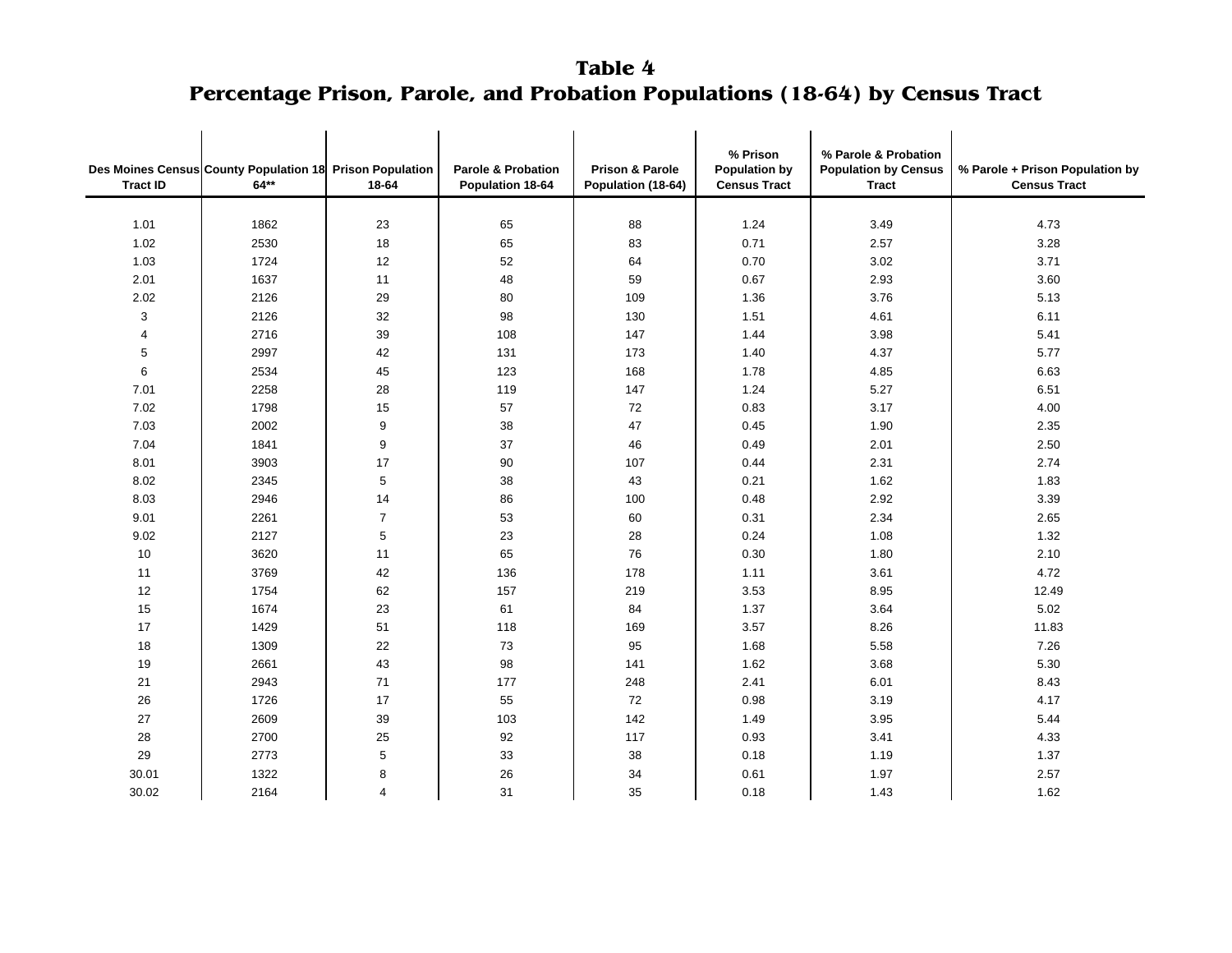#### **Table 4Percentage Prison, Parole, and Probation Populations (18-64) by Census Tract** i.

| <b>Tract ID</b> | Des Moines Census County Population 18 Prison Population<br>$64**$ | 18-64          | <b>Parole &amp; Probation</b><br>Population 18-64 | <b>Prison &amp; Parole</b><br>Population (18-64) | % Prison<br><b>Population by</b><br><b>Census Tract</b> | % Parole & Probation<br><b>Population by Census</b><br><b>Tract</b> | % Parole + Prison Population by<br><b>Census Tract</b> |
|-----------------|--------------------------------------------------------------------|----------------|---------------------------------------------------|--------------------------------------------------|---------------------------------------------------------|---------------------------------------------------------------------|--------------------------------------------------------|
|                 |                                                                    |                |                                                   |                                                  |                                                         |                                                                     |                                                        |
| 31              | 1129                                                               | $\overline{2}$ | 8                                                 | 10                                               | 0.18                                                    | 0.71                                                                | 0.89                                                   |
| 32              | 1472                                                               | 6              | 22                                                | 28                                               | 0.41                                                    | 1.49                                                                | 1.90                                                   |
| 39              | 5037                                                               | 36             | 164                                               | 200                                              | 0.71                                                    | 3.26                                                                | 3.97                                                   |
| 40.01           | 2117                                                               | 5              | 63                                                | 68                                               | 0.24                                                    | 2.98                                                                | 3.21                                                   |
| 40.02           | 2217                                                               | 9              | 38                                                | 47                                               | 0.41                                                    | 1.71                                                                | 2.12                                                   |
| 41              | 1969                                                               | 15             | 64                                                | 79                                               | 0.76                                                    | 3.25                                                                | 4.01                                                   |
| 42              | 1251                                                               | 25             | 66                                                | 91                                               | 2.00                                                    | 5.28                                                                | 7.27                                                   |
| 43              | 3542                                                               | 32             | 122                                               | 154                                              | 0.90                                                    | 3.44                                                                | 4.35                                                   |
| 44              | 2672                                                               | 26             | 84                                                | 110                                              | 0.97                                                    | 3.14                                                                | 4.12                                                   |
| 45.01           | 2551                                                               | 21             | 92                                                | 113                                              | 0.82                                                    | 3.61                                                                | 4.43                                                   |
| 45.02           | 1616                                                               | 15             | 52                                                | 67                                               | 0.93                                                    | 3.22                                                                | 4.15                                                   |
| 46.01           | 2171                                                               | 19             | 83                                                | 102                                              | 0.88                                                    | 3.82                                                                | 4.70                                                   |
| 46.02           | 4051                                                               | 38             | 158                                               | 196                                              | 0.94                                                    | 3.90                                                                | 4.84                                                   |
| 47              | 4449                                                               | 40             | 480                                               | 520                                              | 0.90                                                    | 10.79                                                               | 11.69                                                  |
| 48              | 2031                                                               | 43             | 110                                               | 153                                              | 2.12                                                    | 5.42                                                                | 7.53                                                   |
| 49              | 1159                                                               | 40             | 98                                                | 138                                              | 3.45                                                    | 8.46                                                                | 11.91                                                  |
| 50              | 2319                                                               | 67             | 186                                               | 253                                              | 2.89                                                    | 8.02                                                                | 10.91                                                  |
| 51              | 2763                                                               | 60             | 352                                               | 412                                              | 2.17                                                    | 12.74                                                               | 14.91                                                  |
| 52              | 2167                                                               | 58             | 168                                               | 226                                              | 2.68                                                    | 7.75                                                                | 10.43                                                  |
| 53              | 1620                                                               | 23             | 67                                                | 90                                               | 1.42                                                    | 4.14                                                                | 5.56                                                   |
| 108.02          | 2941                                                               | 13             | 55                                                | 68                                               | 0.44                                                    | 1.87                                                                | 2.31                                                   |

**Sources:** Dept of Corrections January 2004.

\*\* Census 2000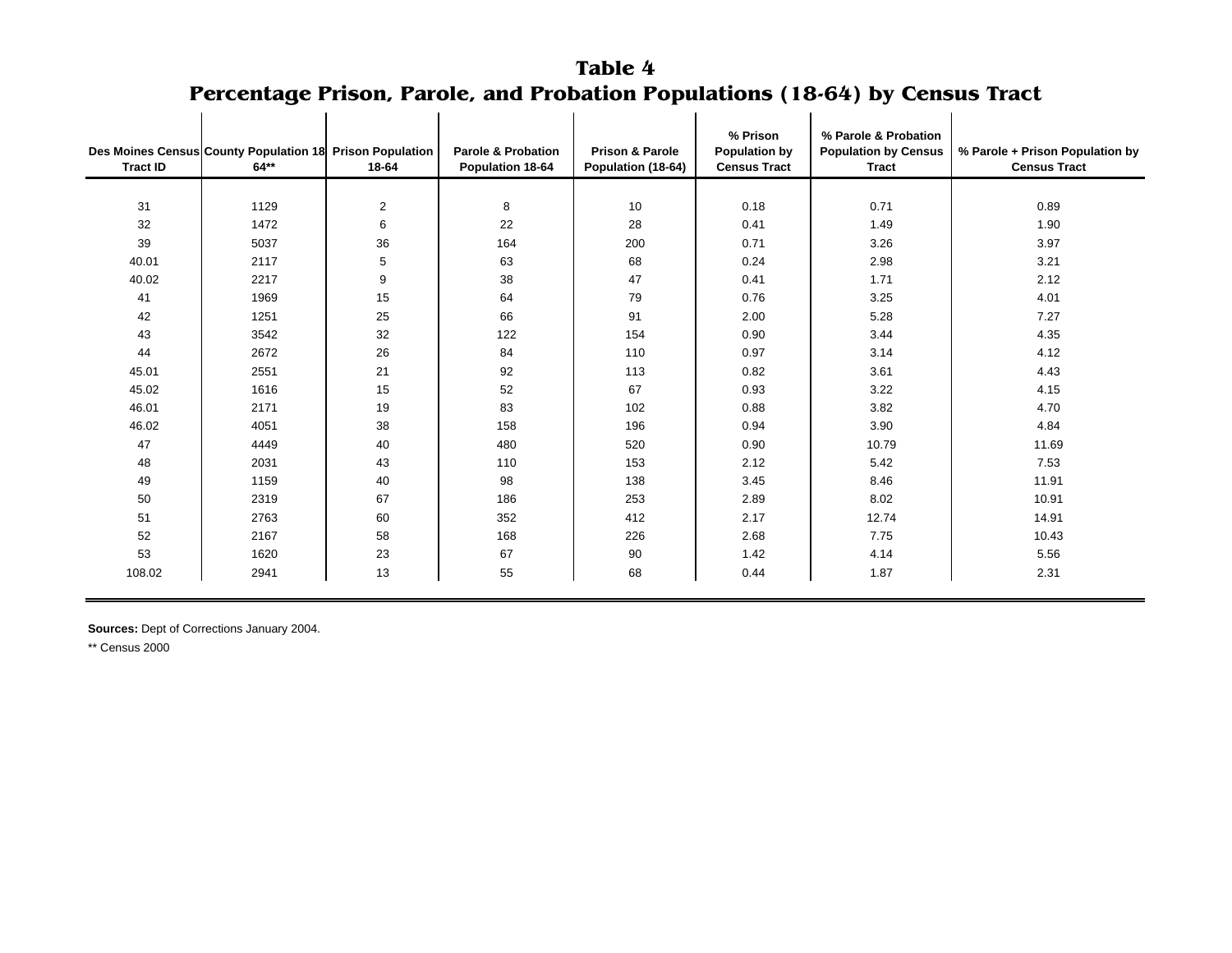### **Table 5Age 18-34 Population and Prison Population by Race**

|                                 | <b>Total</b> |               | <b>White Non-Hispanic</b><br><b>Male</b><br><b>Female</b> |        | <b>African American</b><br><b>Male</b> |               | <b>Hispanic</b><br><b>Female</b> |          |
|---------------------------------|--------------|---------------|-----------------------------------------------------------|--------|----------------------------------------|---------------|----------------------------------|----------|
|                                 | <b>Male</b>  | <b>Female</b> |                                                           |        |                                        | <b>Female</b> | <b>Male</b>                      |          |
| <b>Making Connctions East</b>   | 1,847        | 1,833         | 1,004                                                     | 1,087  | 182                                    | 260           | 436                              | 309      |
| <b>Prison Population</b>        | 120          | 13            | 69                                                        | 6      | 39                                     | 3             | 9                                | $\Omega$ |
| <b>Making Connections West</b>  | 2,905        | 2,991         | 1,271                                                     | 1,549  | 614                                    | 675           | 617                              | 419      |
| <b>Prison Population</b>        | 158          | 11            | 43                                                        | 5      | 90                                     | 6             | 15                               | $\Omega$ |
| <b>Making Connections Total</b> | 4,752        | 4,824         | 2,275                                                     | 2,636  | 796                                    | 935           | 1,053                            | 728      |
| <b>Prison Population</b>        | 278          | 24            | 112                                                       | 14     | 129                                    | 9             | 24                               | 0        |
| All High Risk Census Tracts     | 6,375        | 6,167         | 3,354                                                     | 3,498  | 1,024                                  | 1,177         | 1,221                            | 832      |
| <b>Prison Population</b>        | 348          | 31            | 149                                                       | 16     | 155                                    | 14            | 30                               | $\Omega$ |
| Non-High Rsick Policy County    | 40,170       | 41,889        | 34,971                                                    | 37,299 | 1,257                                  | 1,132         | 2,241                            | 1,608    |
| <b>Prison Population</b>        | 689          | 59            | 481                                                       | 46     | 163                                    | 10            | 34                               |          |
| Polk County                     | 46,545       | 48,056        | 38,325                                                    | 40,797 | 2,281                                  | 2,309         | 3,462                            | 2,440    |
| <b>Prison Population</b>        | 1,037        | 90            | 630                                                       | 62     | 318                                    | 24            | 64                               |          |
| Des Moines                      | 22,544       | 26,992        | 19,966                                                    | 21,214 | 1,886                                  | 2,036         | 2,840                            | 1,979    |